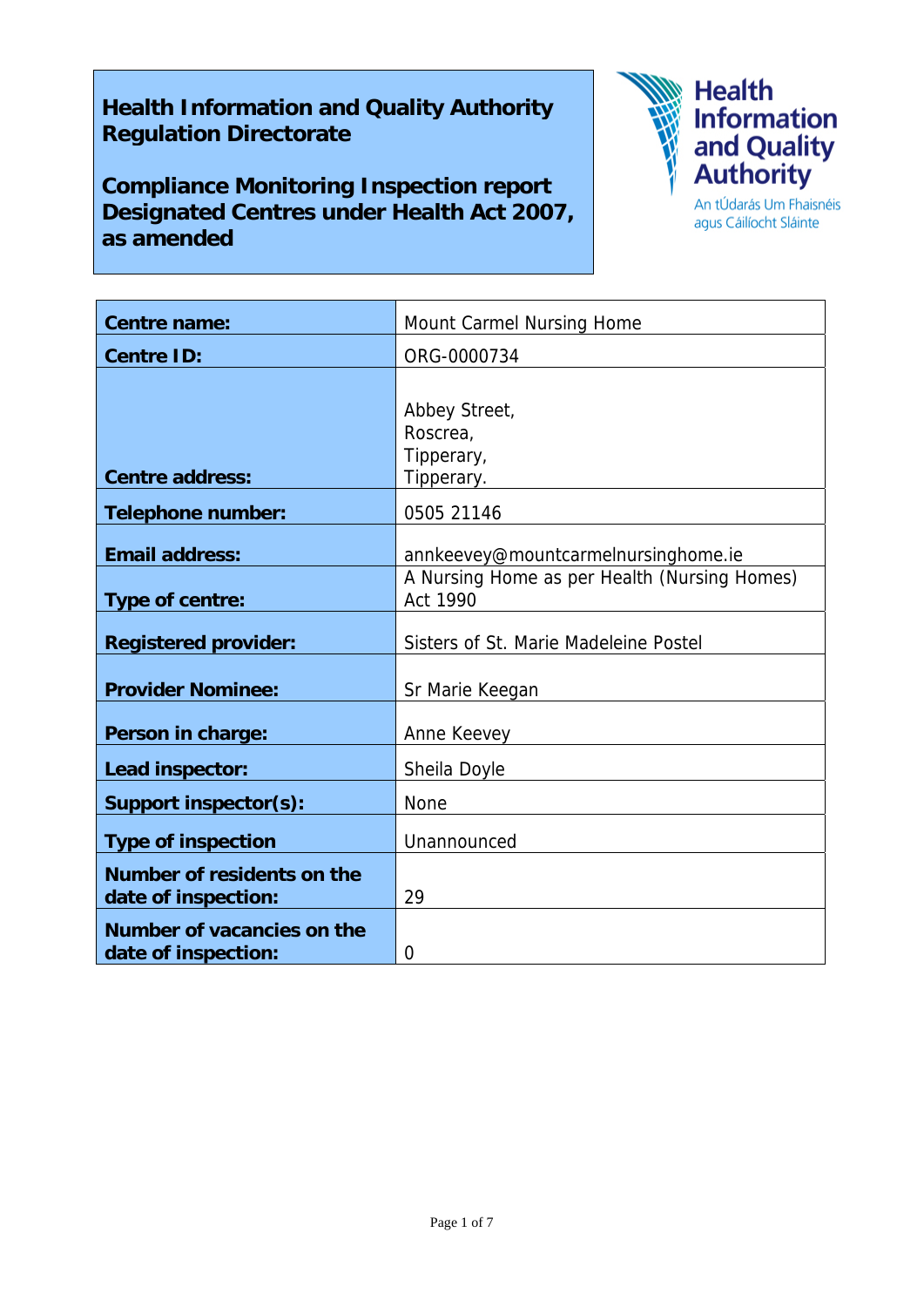# **About monitoring of compliance**

The purpose of regulation in relation to designated centres is to safeguard vulnerable people of any age who are receiving residential care services. Regulation provides assurance to the public that people living in a designated centre are receiving a service that meets the requirements of quality standards which are underpinned by regulations. This process also seeks to ensure that the health, wellbeing and quality of life of people in residential care is promoted and protected. Regulation also has an important role in driving continuous improvement so that residents have better, safer lives.

The Health Information and Quality Authority has, among its functions under law, responsibility to regulate the quality of service provided in designated centres for children, dependent people and people with disabilities.

Regulation has two aspects:

・ Registration: under Section 46(1) of the Health Act 2007 any person carrying on the business of a designated centre can only do so if the centre is registered under this Act and the person is its registered provider.

・ Monitoring of compliance: the purpose of monitoring is to gather evidence on which to make judgments about the ongoing fitness of the registered provider and the provider's compliance with the requirements and conditions of his/her registration.

Monitoring inspections take place to assess continuing compliance with the regulations and standards. They can be announced or unannounced, at any time of day or night, and take place:

- ・ to monitor compliance with regulations and standards
- ・ to carry out thematic inspections in respect of specific outcomes

・ following a change in circumstances; for example, following a notification to the Health Information and Quality Authority's Regulation Directorate that a provider has appointed a new person in charge

・ arising from a number of events including information affecting the safety or wellbeing of residents.

The findings of all monitoring inspections are set out under a maximum of 18 outcome statements. The outcomes inspected against are dependent on the purpose of the inspection. In contrast, thematic inspections focus in detail on one or more outcomes. This focused approach facilitates services to continuously improve and achieve improved outcomes for residents of designated centres.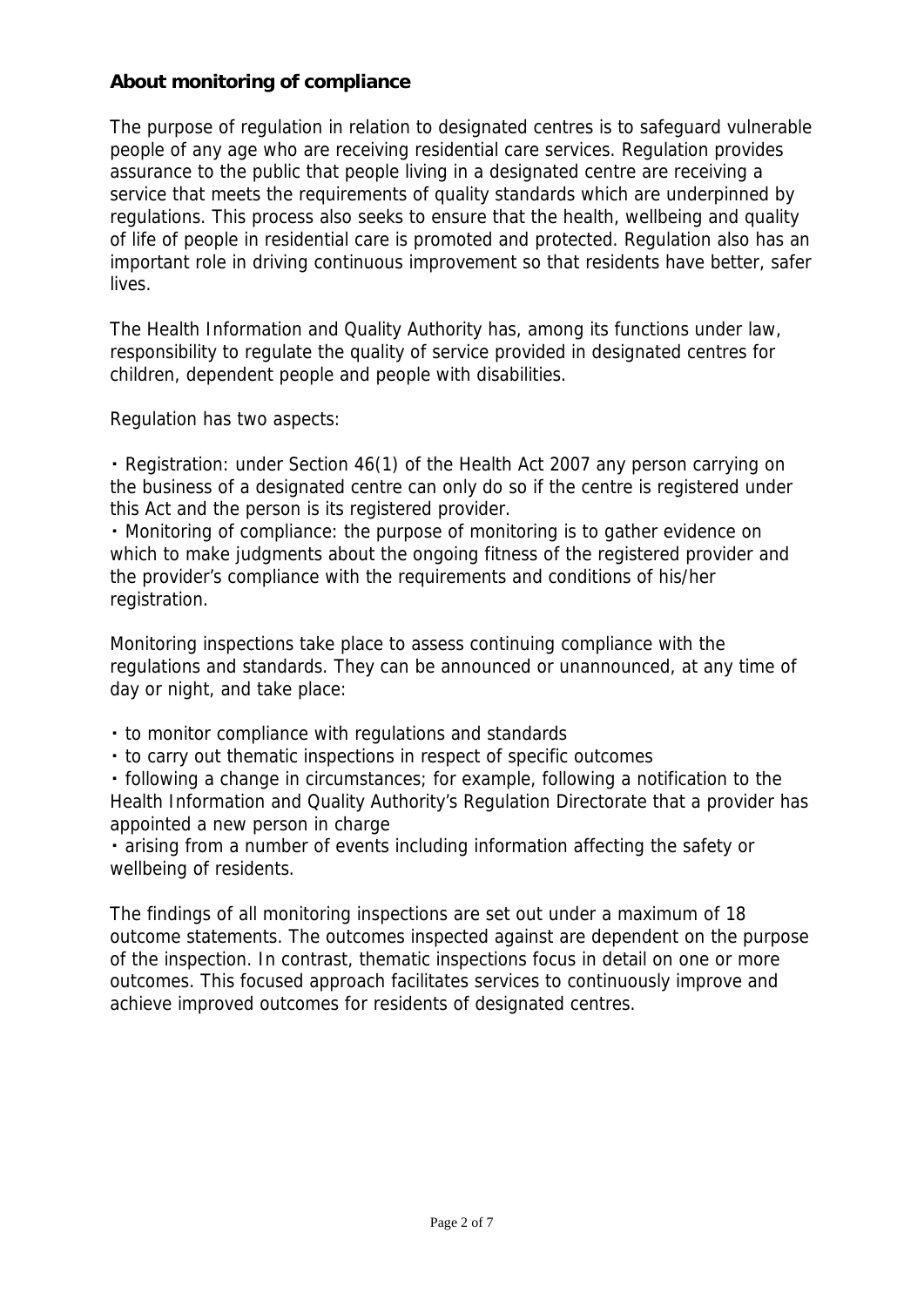## **Compliance with Health Act 2007 (Care and Welfare of Residents in Designated Centres for Older People) Regulations 2009 (as amended) and the National Quality Standards for Residential Care Settings for Older People in Ireland.**

This inspection report sets out the findings of a monitoring inspection, the purpose of which was to monitor compliance with specific outcomes as part of a thematic inspection. This monitoring inspection was un-announced and took place over 1 day(s).

#### **The inspection took place over the following dates and times**  From: To: 16 October 2013 09:00 16 October 2013 14:30

The table below sets out the outcomes that were inspected against on this inspection.

| Outcome 14: End of Life Care   |  |
|--------------------------------|--|
| Outcome 15: Food and Nutrition |  |
|                                |  |

# **Summary of findings from this inspection**

This inspection report sets out the findings of a thematic inspection which focused on two specific outcomes, End of Life Care and Food and Nutrition. In preparation for this thematic inspection providers attended an information seminar, received evidence-based guidance and undertook a self-assessment in relation to both outcomes. The inspector reviewed policies and analysed surveys which relatives submitted to the Authority prior to the inspection. The inspector met residents, relatives, staff and observed practice on inspection. Documents were also reviewed such as training records and care plans. The director of nursing who completed the provider self-assessment tool had judged that the centre was compliant in relation to both outcomes.

The inspector concurred with this and found that in the areas of food and nutrition and end-of-life care, the centre was in substantial compliance with the requirements of the Health Act 2007 (Care and Welfare of Residents in Designated Centres for Older People) Regulations 2009 (as amended) and the National Quality Standards for Residential Care Settings for Older People in Ireland.

The nutritional needs of residents were met and residents' end-of-life needs were well managed with a high standard of nursing care being provided at this stage of life. There was ample evidence of good practice under both outcomes and no actions were required from this inspection.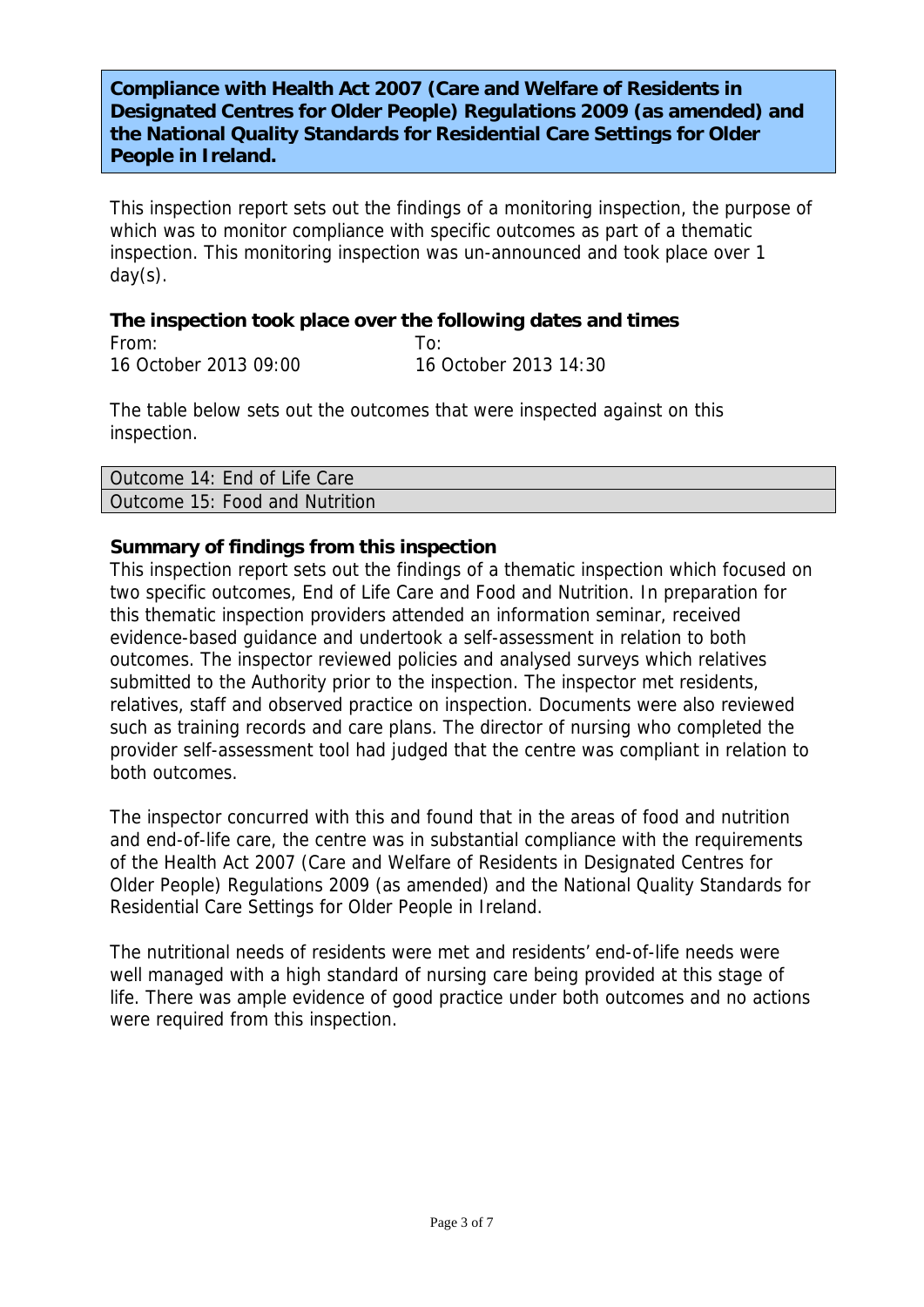**Section 41(1)(c) of the Health Act 2007 Compliance with the Health Act 2007 (Care and Welfare of Residents in Designated Centres for Older People) Regulations 2009 (as amended) and the National Quality Standards for Residential Care Settings for Older People in Ireland.** 

## **Outcome 14: End of Life Care**

Each resident receives care at the end of his/her life which meets his/her physical, emotional, social and spiritual needs and respects his/her dignity and autonomy.

#### **Theme:**

Person-centred care and support

# **Judgement:**

Compliant

#### **Outstanding requirement(s) from previous inspection:**

No actions were required from the previous inspection.

#### **Findings:**

The inspector was satisfied that caring for a resident at end of life was regarded as an integral part of the care service provided in centre. The inspector found that there were care practices and facilities in place so that residents received end-of-life care in a way that met their individual needs and wishes. The inspector also saw that residents' dignity and autonomy were respected.

The end-of-life policy, reviewed in November 2012, was comprehensive, evidence-based and the inspector was satisfied that it guided practice. There was a system in place to ensure that staff read and understood the policy. Staff members spoken with confirmed this and were knowledgeable about its contents.

The inspector saw that improvements had recently been undertaken as regards the use of appropriate care plan documentation which was computerised. A comprehensive endof-life section was in place with specific prompts to guide staff. Another document was also being introduced which outlined residents wishes regarding specific areas such as who would look after finances or who knew about the preferred funeral arrangements. The inspector read some completed copies and saw that in some cases residents and relatives outlined very specific instructions and preferences such as their wishes regarding transfer to general hospitals and funeral arrangements.

All residents were cared for in single rooms. Although it had not happened to date, staff confirmed that should a resident so wish they would be supported to return home if possible. The inspector reviewed questionnaires returned by the relatives of residents who had died in the centre. Relatives stated that they were very satisfied with the care which had been provided before, during and after the death of their loved one. They stated they were made feel welcome and were facilitated to stay overnight and be with the resident during their last days. All relatives stated that the service could not be improved upon.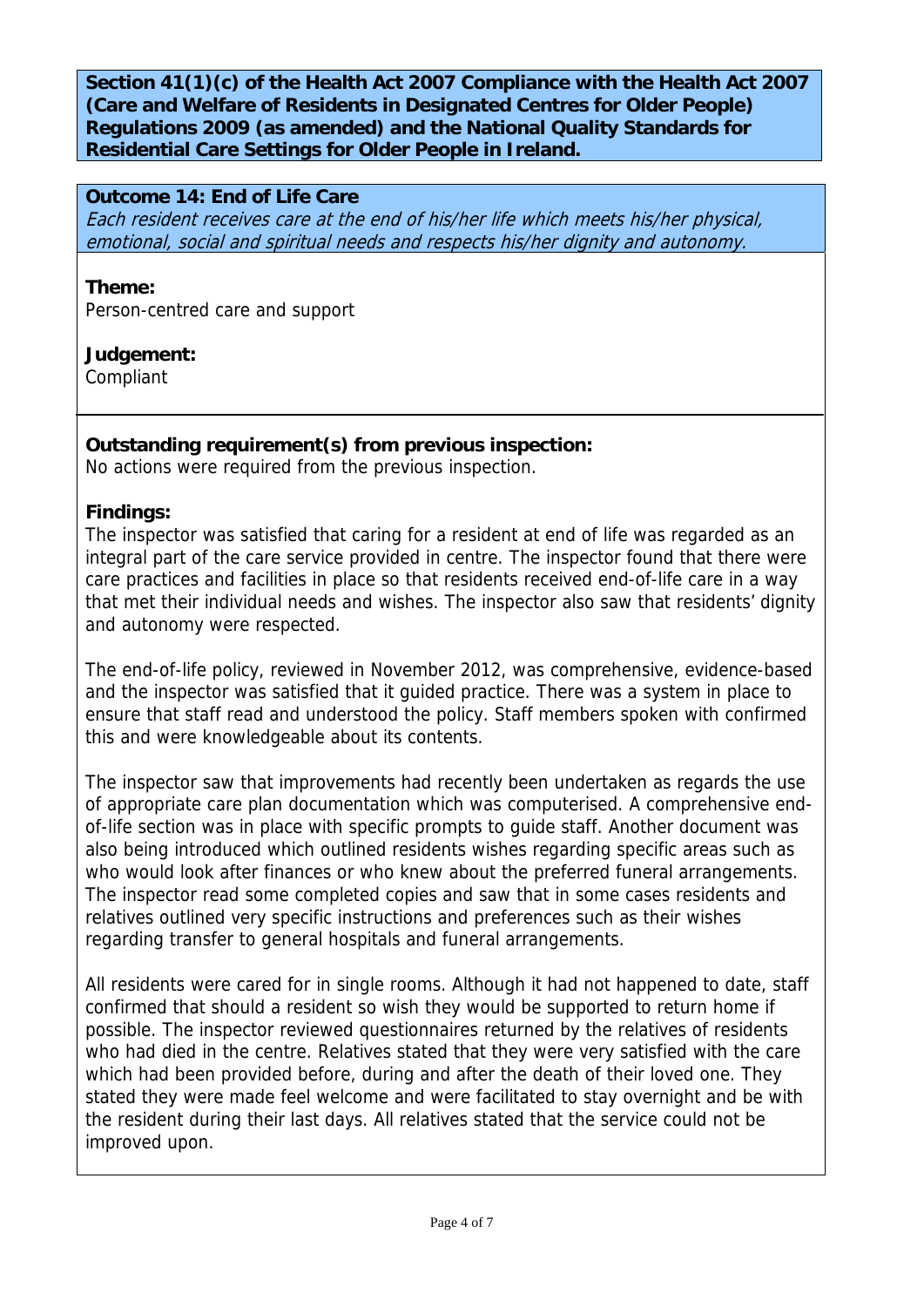Staff discussed with the inspector other initiatives that were underway within the centre. The person in charge was currently compiling an information folder for relatives including information regarding funding and grants, registering deaths etc. The inspector also saw that bereavement leaflets and other resources were available to relatives, residents and staff.

The centre had access to a consultant led palliative care service. The person in charge stated that the centre maintained strong links with the local palliative care team. The inspector saw that there was good access to this service when required both for advice and support.

Religious and cultural practices were facilitated to a high standard. Religious ministers visited frequently. The policy provided guidance for staff on spiritual and end-of-life care for people from a diverse range of religions. Residents told the inspector that they were supported to continue with their religious and spiritual practices. Many residents enjoyed daily mass.

There was a written procedure for staff to follow after the death of a resident in relation to the care of the deceased person's body and the verification and notification of death. The inspector saw from records of deceased residents and relatives comments that family were usually present at the time of death and felt supported following the event. Staff had received training regarding end-of-life care and staff spoken with were knowledgeable. Additional training was planned for this year. Many spoke of being with the resident, never allowing a resident to be left alone. A checklist had been introduced to ensure that all necessary procedures were followed including notifying family members, the GP and the coroner. The person in charge audited the documentation to ensure completeness and compliance with the requirements of the policy.

Residents and staff were appropriately informed and supported following the death of a resident. Residents and staff told the inspector about the remembrance mass each where each resident who had died in the previous 12 months was remembered. Staff told the inspector that they issued an invitation to families to participate in this annual event.

Staff and residents confirmed that they had availed of the opportunity to say farewell to and participate in the prayer service at the removal. Staff also told the inspector that as far as possible several staff members attended each funeral to pay their last respects.

There was a procedure in place for the return of possessions. A specific bag was set aside for this and relatives were given adequate time to return to the centre to gather any belongings they wished to keep.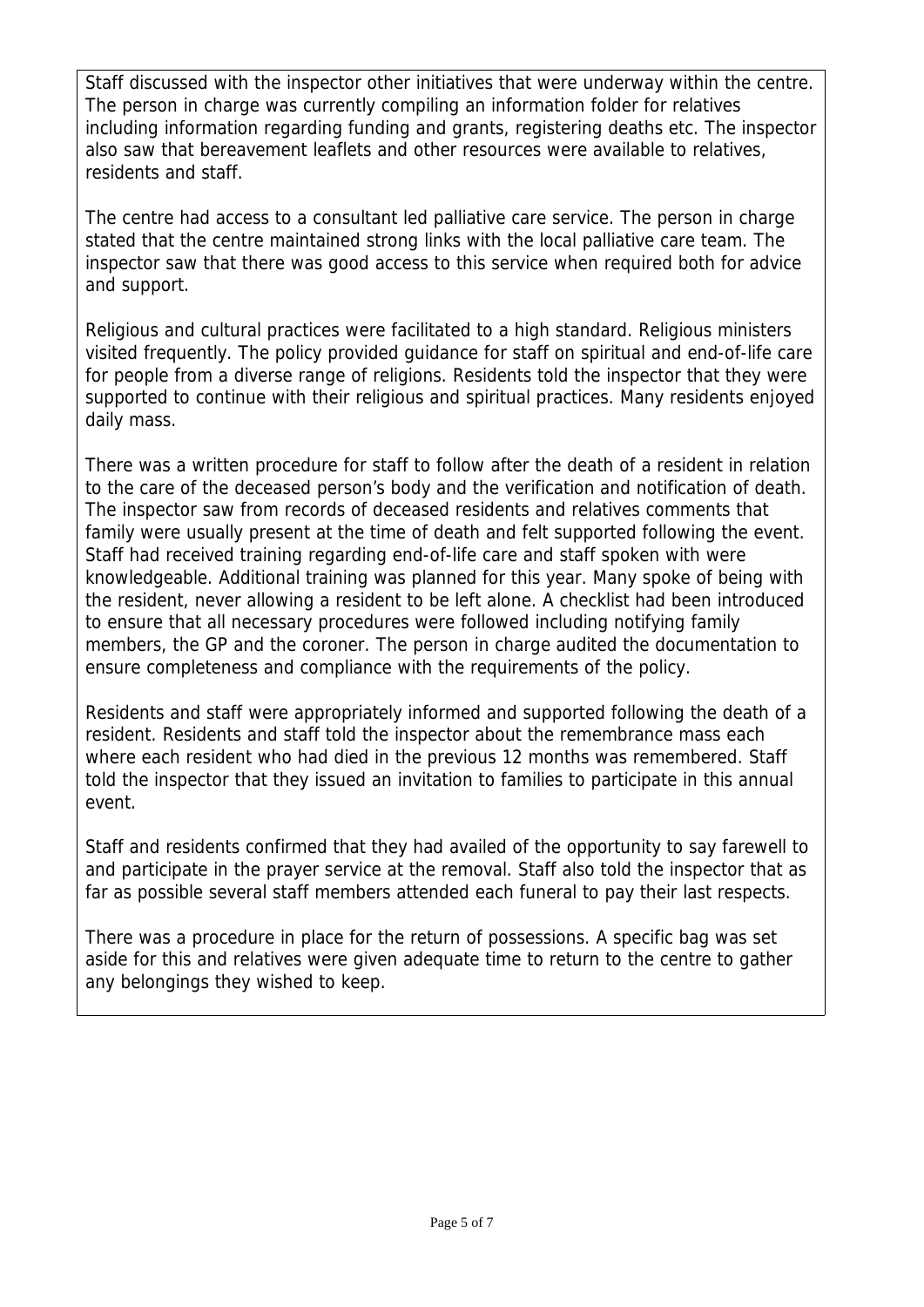#### **Outcome 15: Food and Nutrition**

Each resident is provided with food and drink at times and in quantities adequate for his/her needs. Food is properly prepared, cooked and served, and is wholesome and nutritious. Assistance is offered to residents in a discrete and sensitive manner.

#### **Theme:**

Person-centred care and support

#### **Judgement:**

Compliant

# **Outstanding requirement(s) from previous inspection:**

No actions were required from the previous inspection.

# **Findings:**

The inspector was satisfied that each resident was provided with food and drinks at times and in quantities adequate for his/her needs. Food was properly prepared, cooked and served, and was wholesome and nutritious. Assistance was offered to residents in a discreet and sensitive manner.

There was a centre-specific policy in place for the monitoring and documentation of nutritional intake. This provided detailed guidance to staff. Staff members spoken with were knowledgeable regarding this policy which had been updated in October 2012.

Validated nutrition assessment tools were used to identify residents at potential risk of malnutrition or dehydration on admission and were regularly reviewed thereafter. The inspector saw that records of residents' food intake and fluid balance were accurately completed. Residents had good quality care plans for nutrition and hydration in place based on these nutritional assessments which were up to date. There was prompt access to the GP and allied health professionals for residents who were identified as being at risk of poor nutrition or hydration.

The inspector saw that several residents required a modified consistency diet. Records showed that some residents had been referred to the speech and language therapist (SALT). Specific recommendations regarding the consistency of meals and particular eating requirements were recorded in the residents' notes. Specific care plans were in place to address these needs. Staff spoken with were familiar with these recommendations and the inspector saw that they were acted upon. The inspector saw that residents who required their meals in an altered consistency had the same choice as other residents.

The inspector joined the residents at breakfast and dinner time. A menu was displayed in the dining room showing the choices available and individual preferences were readily accommodated. Most residents chose to have their breakfast in their room. Residents told the inspector they could have anything they chose for their meal. The person in charge together with the nursing staff monitored the meal times closely. Second helpings were offered.